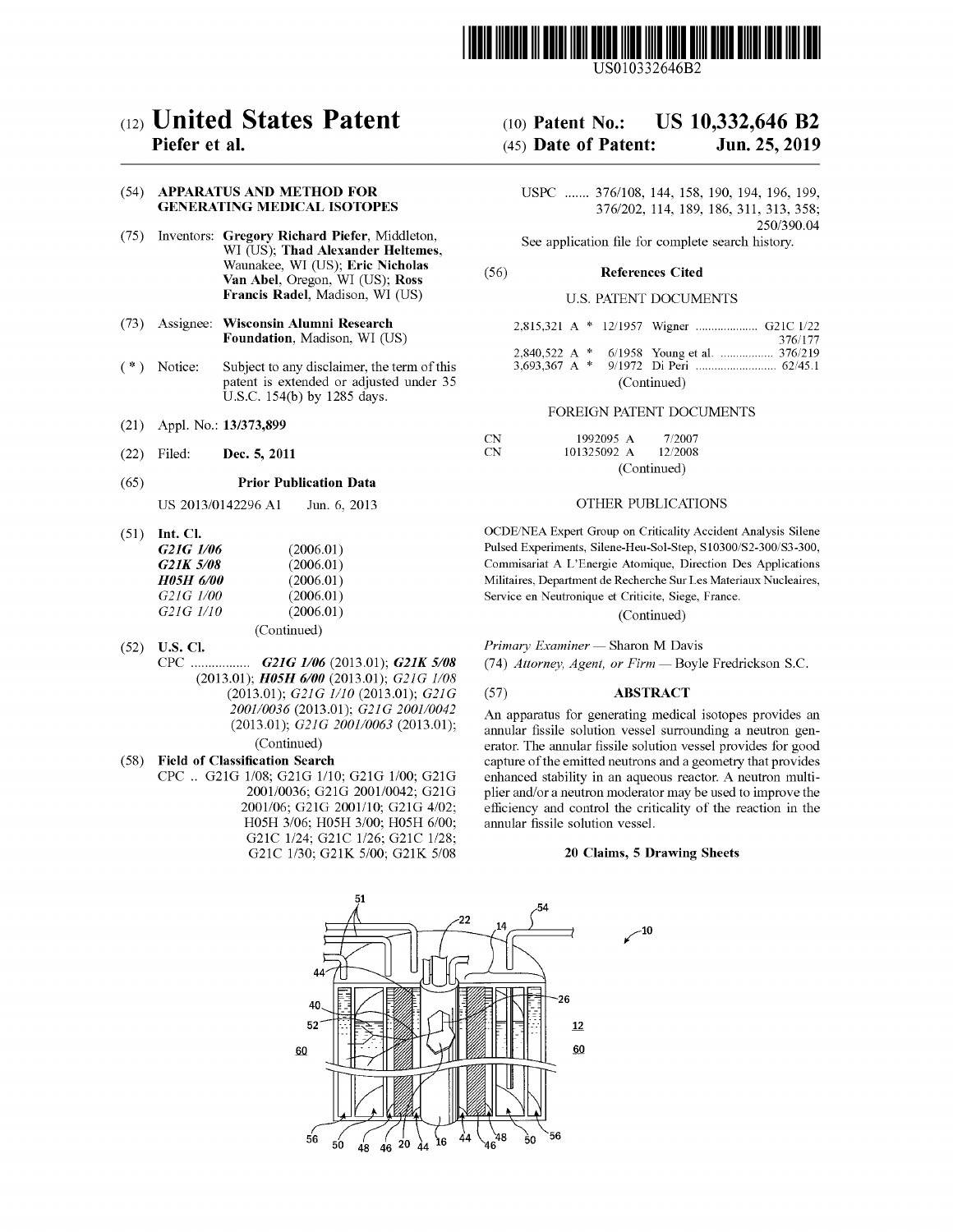| $(51)$ Int. Cl. |           |  |
|-----------------|-----------|--|
| H05H 3/06       | (2006.01) |  |
| G21G 1/08       | (2006.01) |  |
| $(52)$ its $C1$ |           |  |

(52) **U.S. Cl.**  CPC ....... *G21G 2001/0068* (2013.01); *H05H 3/06*  (2013.01); *H05H 22771116* (2013.01)

#### (56) **References Cited**

### U.S. PATENT DOCUMENTS

|                                 |                 | G21G 1/02                      |
|---------------------------------|-----------------|--------------------------------|
|                                 |                 | 376/186                        |
|                                 |                 |                                |
|                                 |                 | 376/157                        |
| 2003/0152187 A1                 | $8/2003$ Riffer |                                |
| $2007/0133731$ A <sub>1</sub> * |                 | 6/2007 Fawcett et al.  376/202 |
| 2008/0258076 A1                 |                 | $10/2008$ O'Hara et al.        |
| 2009/0225923 A1                 |                 | $9/2009$ Neeley et al.         |
| $2009/0274258$ A <sub>1</sub> * |                 |                                |
|                                 |                 | 376/190                        |

| 2010/0284502 A1 11/2010 Piefer  |  |         |
|---------------------------------|--|---------|
|                                 |  |         |
| 2011/0129049 A1 6/2011 Schenter |  |         |
|                                 |  |         |
|                                 |  | 376/189 |

# FOREIGN PATENT DOCUMENTS

| CN  | 101685680 A   | 3/2010 |
|-----|---------------|--------|
| CN. | 102113059 A   | 6/2011 |
| WO. | 2008063693 A2 | 5/2008 |
| WO. | 2009135163 A2 | 5/2009 |

### OTHER PUBLICATIONS

Chinese Search Report, Patent Application No. 201280067363.6, Filing Date Nov. 21, 2012. Japanese Office Action of JP Patent Application No. 2014-545927 with English Translation; dated Sep. 27, 2016.

\* cited by examiner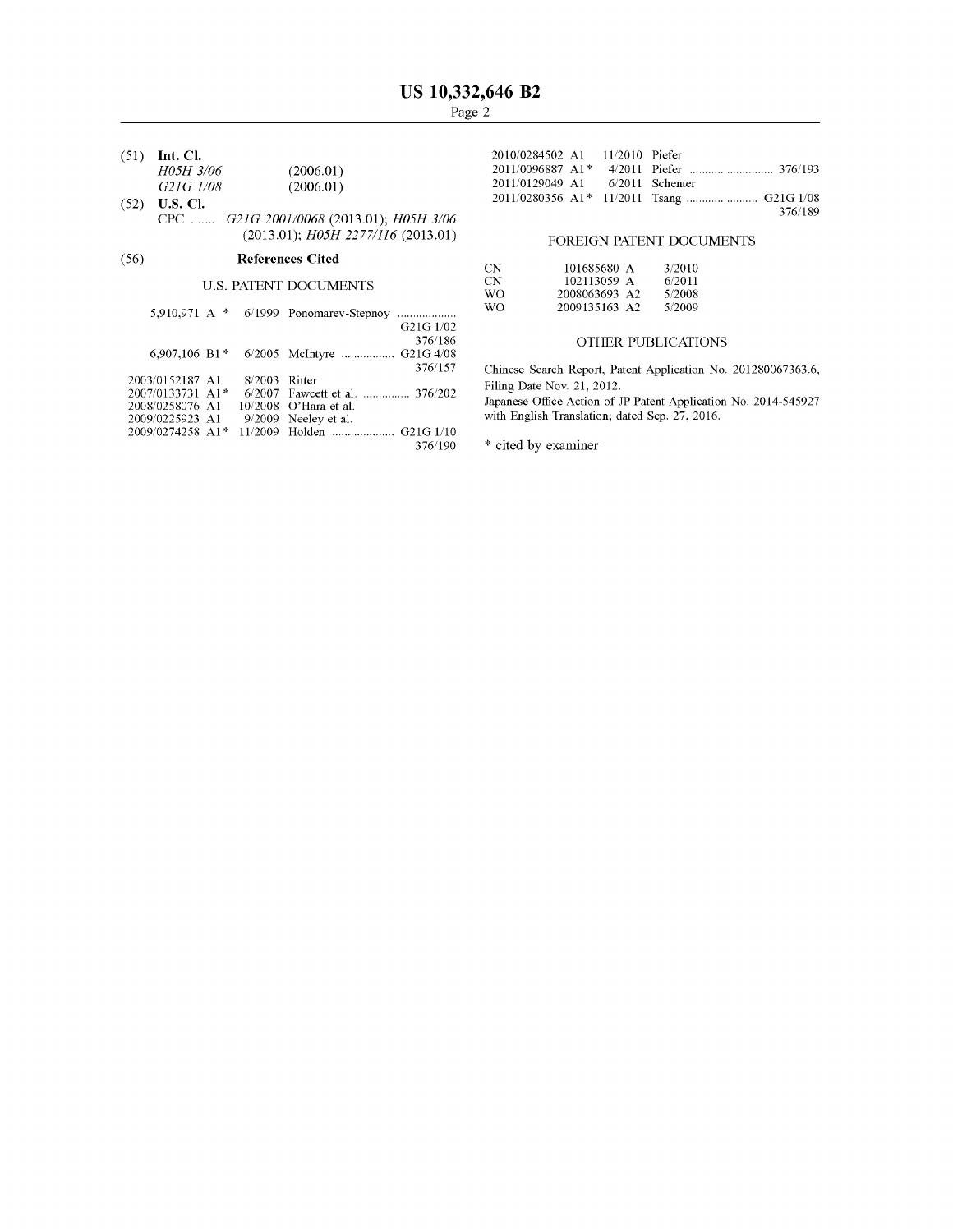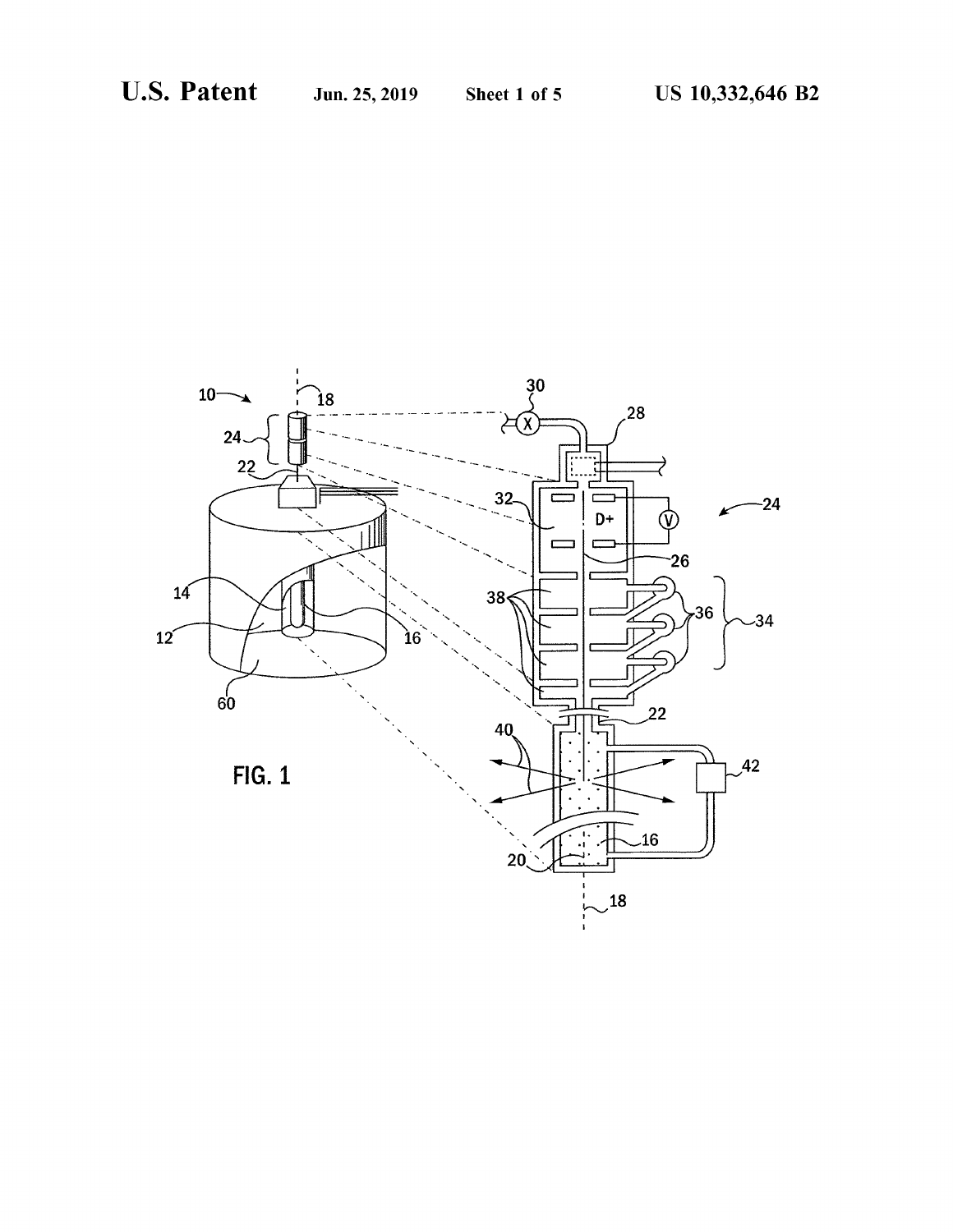





**FIG. 3**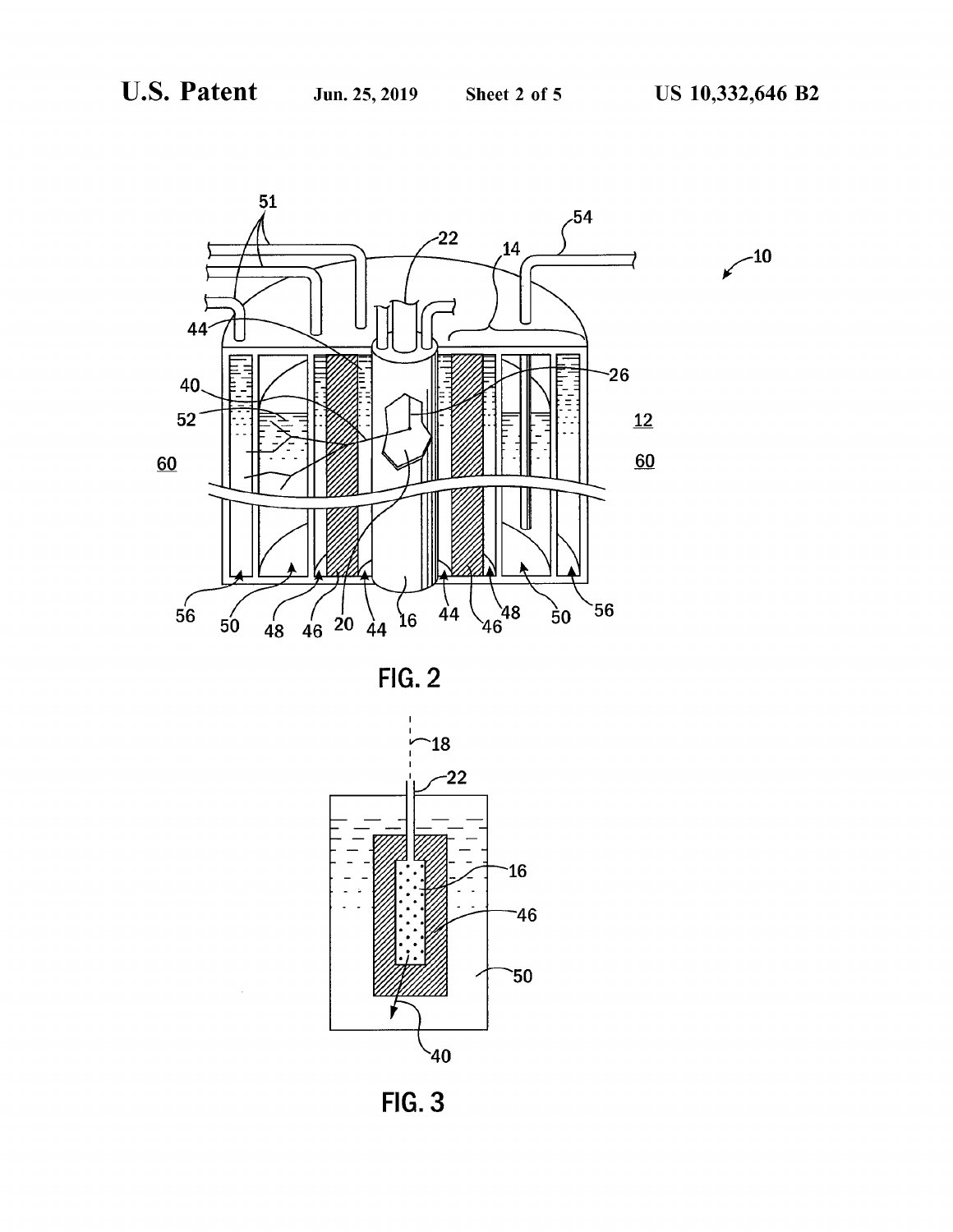

FIG.4

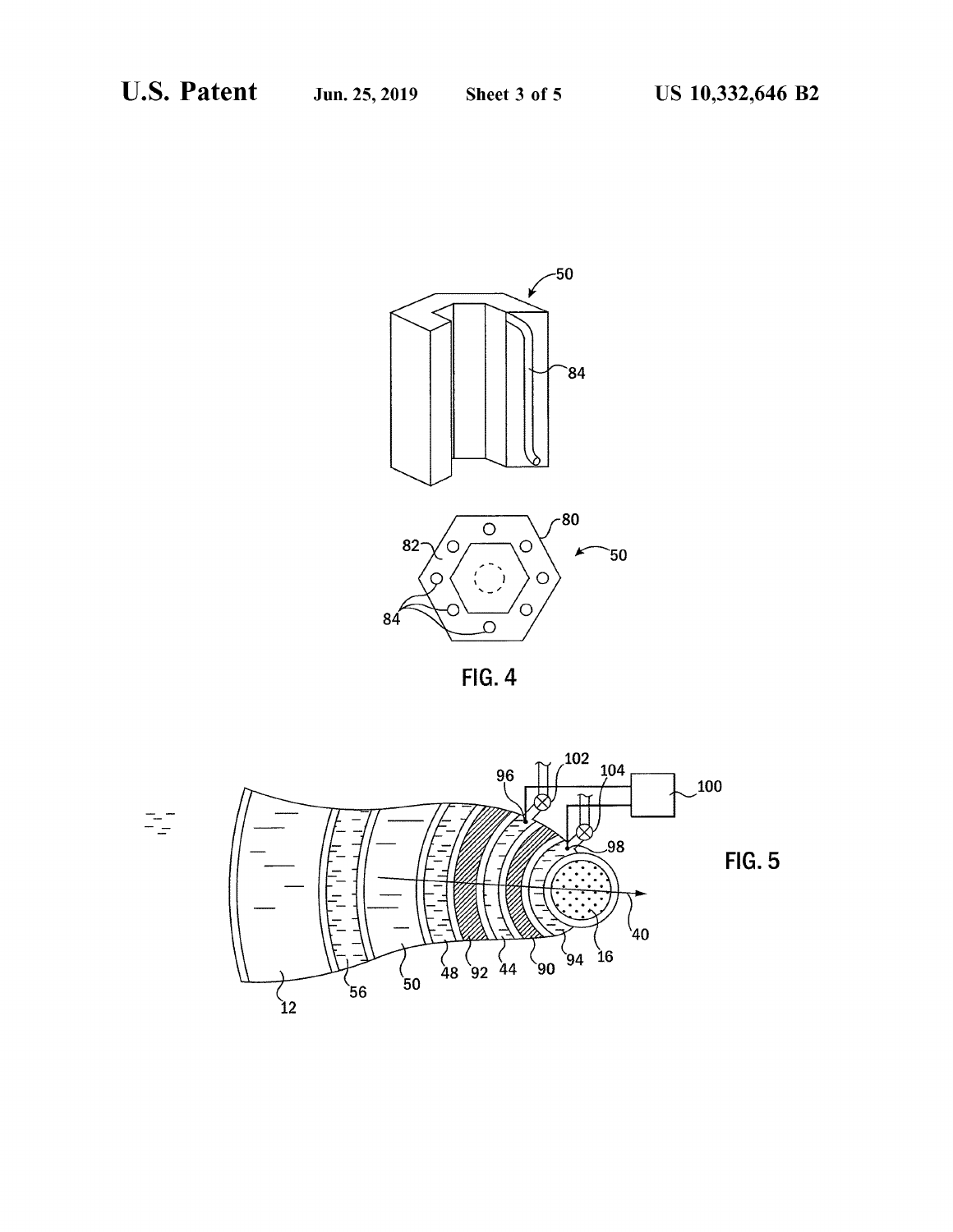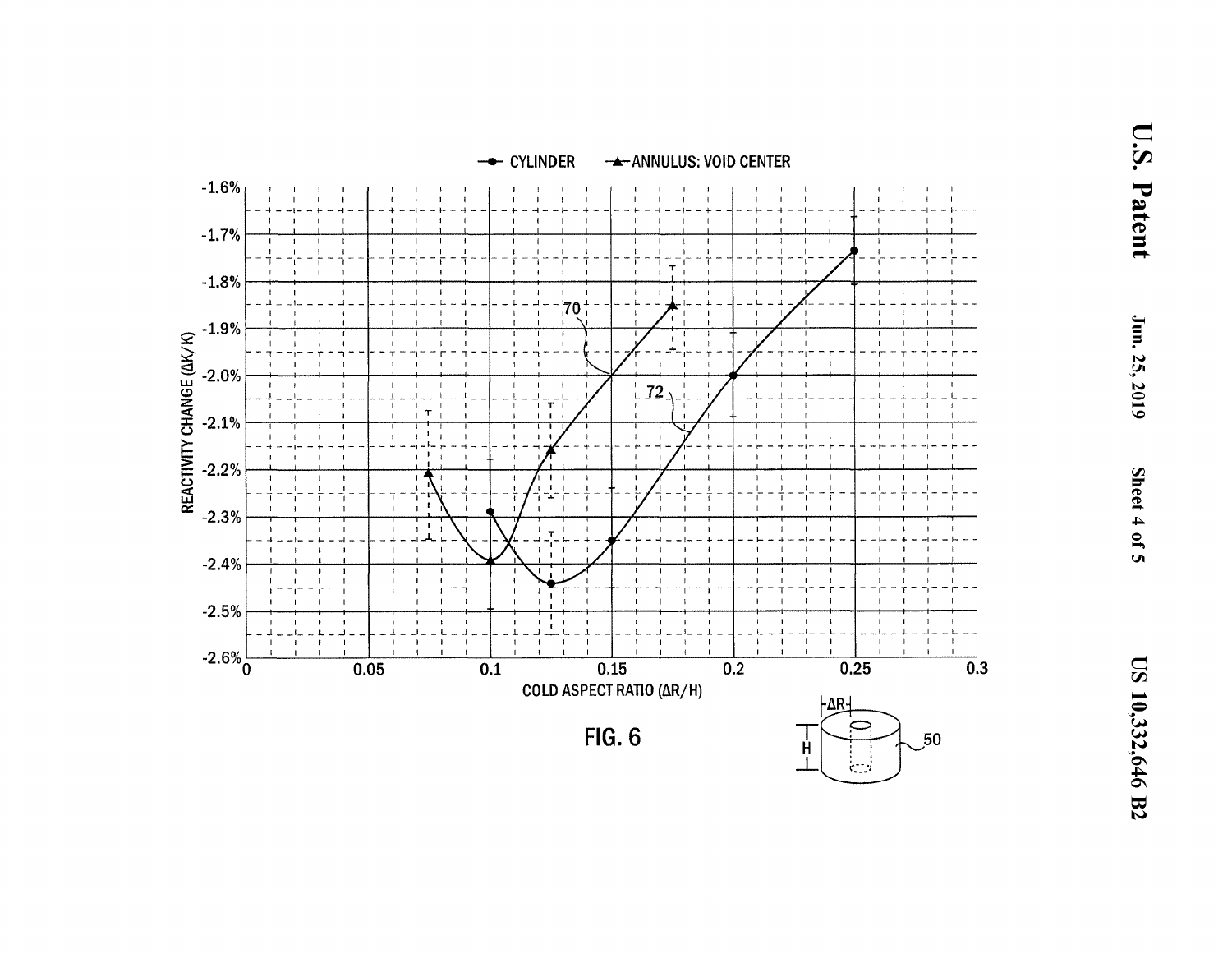- CYLINDER -ANNULUS: VOID CENTER



Sheet 5

 $96<sup>2</sup>$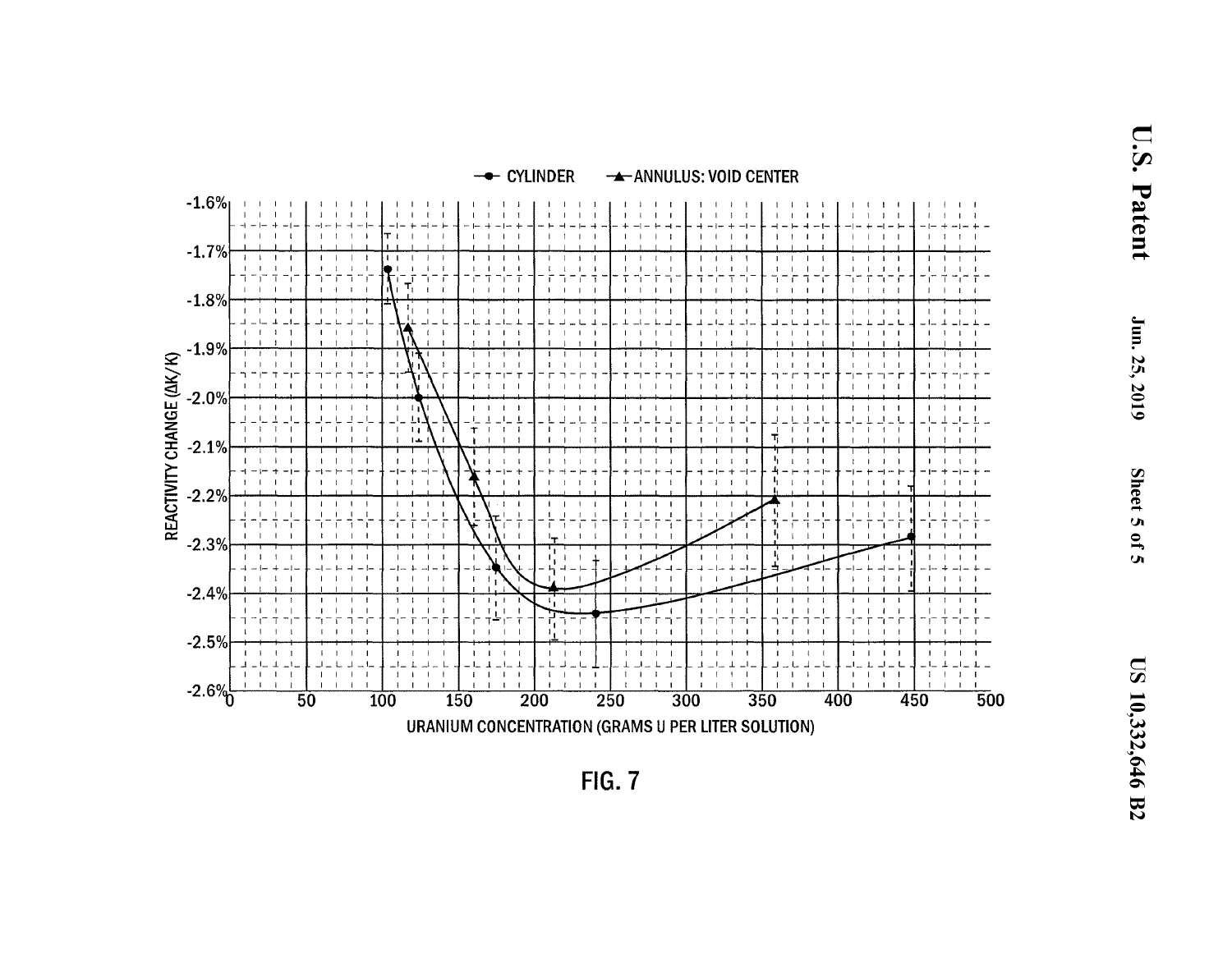$\overline{\mathbf{5}}$ 

#### **APPARATUS AND METHOD FOR GENERATING MEDICAL ISOTOPES**

#### STATEMENT REGARDING FEDERALLY SPONSORED RESEARCH OR DEVELOPMENT

This invention was made with govermnent support under DE-NA-00007520 awarded by the US Department of Energy. The govermnent has certain rights in the invention.

#### CROSS REFERENCE TO RELATED APPLICATION

#### BACKGROUND OF THE INVENTION

The present invention relates to a system for generating isotopes useful for medical purposes, such as Mo-99, I-131, Xe-133, Y-90, Cs-137, I-125, and others and in particular to a system employing an annular aqueous fissile solution vessel.

Medical isotopes are employed in nuclear medicine where they may be administered to a patient in a form that localizes to specific organs or cellular: receptors where they may be 25 imaged with special equipment. Medical isotopes may also be used in the treatment of disease i exploiting the tissuedestructive power of short-range ionizing radiation after such localization.

Today, most radioisotopes used in nuclear medicine are 30 produced in nuclear reactors employing highly enriched uranium (HEU). The reactors used for the production of Mo-99 for the United States are outside of the United States requiring the export of HEU and an attendant risk of nuclear proliferation associated with such out-of-country shipments. 35

It has been proposed to generate medical isotopes using low enriched uranium (LEU) which cannot be used directly to manufacture nuclear weapons. Systems for this purpose It is thus a feature of at least one embodiment of the are described in US patent applications: 2011/0096887 entitled: "Device and Method for Producing Medical Isotopes" and 2010/0284502 entitled: "High Energy Proton or Neutron Source" hereby incorporated by reference.

In these systems, ions are directed through a target volume holding a gas to generate neutrons. The neutrons may expose a parent material held in solution near the target 45 volume in a fissile solution vessel. In one embodiment the target volume is annular and placed around a cylindrical fissile solution vessel holding the parent material solution. Ions are injected in a spiral through the target volume producing neutrons directed inwardly toward the parent 50 material and outwardly toward a reflector.

Neutrons received in the neutron rich parent material (such as LEU uranium) experience a multiplication in which neutrons striking the parent material generate additional neutrons which strike additional neutron rich material in a 55 chain reaction. In a nuclear reactor, at steady power, the effective neutron multiplication factor  $(k_{\text{eff}})$  is equal to 1. In a subcritical system,  $k_{\text{eff}}$  is less than 1.

One problem with aqueous reactors is that it can be difficult to maintain a stable power level. This is because 60 there exists strong feedback mechanisms in the neutron multiplication factor as the temperature of the fissile solution rises and as voids are generated (gas bubbles caused by radiolysis breaking water into hydrogen and oxygen). The rapid reduction in the neutron multiplication factor results in 65 a decrease power, which causes the neutron multiplication factor to increase again. In particular, a control system that

is trying to maintain constant power in the reactor may not be able to react sufficiently fast to adequately control the system. The result is a system with an unstable power level and potential safety impacts.

#### SUMMARY OF THE INVENTION

The present invention provides an improved geometry for a fissile solution vessel used to generate medical isotopes.  $10$  Specifically, the fissile solution vessel is a limited thickness annulus holding an aqueous suspension of a parent material. By controlling the aspect ratio of the annulus, improved reaction stability may be obtained over a conventional 15 cylindrical chamber. In addition, enhanced cooling is possible by employing a cooling jacket on the inner wall of the annular solution vessel.

Specifically then, one embodiment of the present invention provides a nuclear reaction system having an annular solution vessel for holding an aqueous suspension of nuclear material having an inner wall defining a central opening extending along an axis. A first and second cooling jacket are in thermal communication with the inner wall of the annular solution vessel and an opposed outer wall of the annular solution vessel.

It is thus an object of at least one embodiment of the invention to provide improved stability to a reaction vessel by increasing the heat transfer area to volume through the use of an annular configuration.

The annular reaction container may contain low enriched uramum.

It is thus a feature of at least one embodiment of the invention to provide an apparatus for producing medical isotopes without the risks attendant to handling HEU.

The annular solution vessel may contain a mixture of water and at least one of uranyl nitrate, uranyl sulfate, uranyl fluoride or uranyl phosphate.

invention to provide a system that may use a variety of different fissile solutions.

The nuclear reaction system may include a particle source positioned to direct charged particles into a target material proximate to the annular solution vessel for generation of neutrons from the target material to be received in the annular reaction container; and the target material may be contained within a target chamber centered within the central opening and receiving particles along the axis.

It is thus a feature of at least one embodiment of the invention to provide a target that may be wholly contained within the fissile solution vessel and that will readily produce neutrons passing into the annular fissile solution vessel after excitation by ions generated externally.

The medical isotope generator may include a neutron multiplier and or moderator material positioned between the target chamber and the inner wall.

It is thus a feature of at least one embodiment of the invention to convert excess neutron energy obtainable with the ion collision mechanism into additional neutrons. It is another feature of at least one embodiment of the invention 60 to provide for moderation of neutron speeds through a collisional process and thus better control the reaction rate within the annular chamber.

The medical isotope generator may further include a reflecting material concentrically outside of the annular solution vessel.

It is thus a feature of at least one embodiment of the invention to permit placement of a reflector outside of the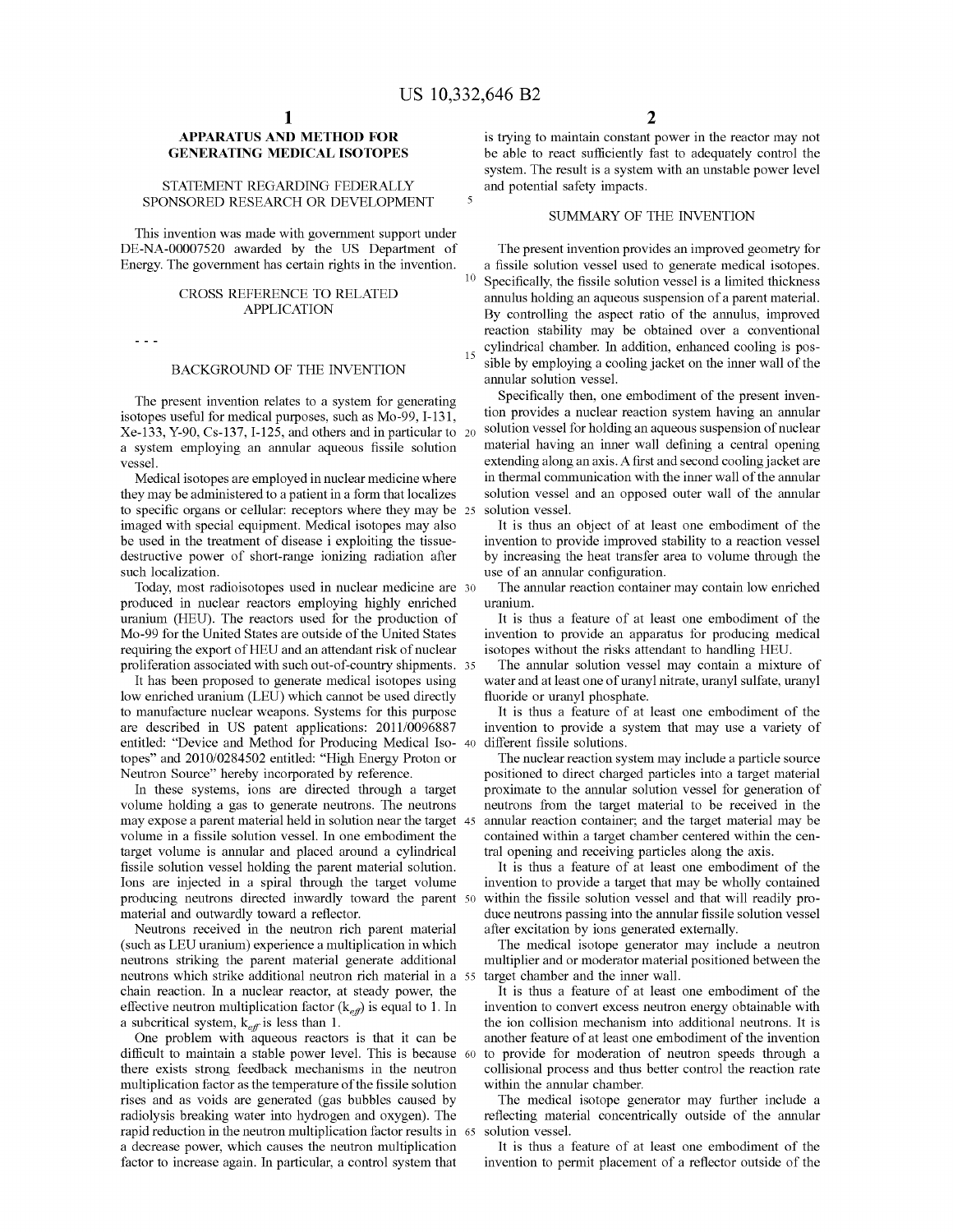annular fissile solution vessel at a location that allows an arbitrary thickness of material to be employed.

The aspect ratio defined by a radial thickness of the annular solution vessel perpendicular to the axis to a height of the annular solution vessel along the axis may be sub- <sup>5</sup> stantially greater than 0.1 or between 0.1 and 0.3 or between 0.12 and 0.25.

It is thus a feature of at least one embodiment of the invention to provide dimensions to the annular chamber realizing an improvement over a cylindrical chamber or other aspect ratio annular chambers.

The nuclear material may be low enriched uranium having a concentration between 10 and 450 grams of low enriched uranium per liter solution.

It is thus an object of the invention to provide a reaction 15 system that may work with low concentrations of nuclear materials.

These particular objects and advantages may apply to only some embodiments falling within the claims and thus do not define the scope of the invention.

#### BRIEF DESCRIPTION OF THE DRAWINGS

FIG. **1** is a perspective view in partial cutaway of one embodiment of the present invention showing concentric 25 chambers including an annular fissile solution vessel assembly around a central cylindrical target chamber, the latter receiving ions along an axis of the cylinder and annulus;

FIG. **2** is a cross-sectional view of the annular fissile solution vessel assembly including an inner neutron multi- 30 plier surrounded by an annular fissile solution vessel, the latter flanked by water cooling jackets;

FIG. **3** is a simplified elevational cross-section of an alternative embodiment of the invention in which the annular reaction assembly includes sections that cover the top 35 and bottom of the target chamber as well as the sides;

FIG. **4** is a perspective view in cutaway aligned over a top plan cross-section of yet another alternative embodiment employing a hexagonal annulus and isolated aqueous parent material; and

FIG. **5** is a top plan cross-section of an alternative embodiment of the invention using a separated neutron multiplier and neutron moderator;

FIG. 6 is a plot of reactivity change versus aspect ratio of the annular fission solution vessel of FIG. **2** showing a 45 region of improved stability for the annular fission solution vessel over a cylindrical fission solution vessel; and

FIG. **7** is a plot of reactivity change versus low enriched uranium concentration for an annular and a cylindrical fission solution vessel.

#### DETAILED DESCRIPTION OF THE PREFERRED EMBODIMENT

Referring now to FIG. **1,** a medical isotope generator **10**  of the present invention may provide a set of nested annular elements including an outer annular reflector chamber **12**  surrounding and coaxial with an annular reactor assembly **14.** A cylindrical target chamber **16** fits within the annular reactor assembly **14** so that all three elements of the annular reflector chamber **12,** annular reactor assembly **14,** and target chamber **16** share a common central axis **18.** 

The outer annular reflector chamber **12** may be taller than the annular reactor assembly **14** to provide a substantially equal thickness of reflecting material around the annular 65 reactor assembly **14** in a direction perpendicular to central axis **18,** and above and beneath the annular reactor assembly

**14** in directions along central axis **18.** In this embodiment, the annular reactor assembly **14** may be substantially equal in height to the target chamber **16.** 

The target chamber **16** may be a vertically oriented cylindrical shell extending along axis **18** and defining a cylindrical volume that will be charged with a target gas **20,**  for example tritium. The cylindrical volume of the target chamber **16** communicates through a vertically extending conduit **22** upward through the outer annular reflector cham-10 ber **12** to an ion injector **24** positioned above the target chamber **16** and outside of the outer annular reflector chamber **12.** 

The ion injector **24** is positioned to direct a beam of ions **26**, for example deuterium  $(D^+)$ , vertically along axis **18** through the conduit **22** into the target chamber **16.** The height of the target chamber **16** along axis **18** and the pressure of the target gas **20** are adjusted to ensure substantially complete collision of the ions with the tritium in the target chamber **16.** In one embodiment the target gas **20** may 20 have a pressure of approximately 10 Torr and having a height within the target chamber **16** along axis **18** of approximately 1 meter.

The ion injector **24** incorporates an ion source **28** which, in one embodiment, is a cavity receiving deuterium gas 25 through valve **30** to be ionized, for example, by microwave emissions, ion impact ionization, or laser ionization. A generated beam of ions **26** (for example at a rate of approximately 50 milliamperes) passes into an accelerator **32** accelerating the ion beam along the axis **18.** The accelerator, for 30 example, may be an electrostatic accelerator providing 300 kilovolts of acceleration of the ions.

The beam of ions **26** then passes through a set of baffle chambers **38** bridged by differential pumps **34.** The differential pumps **34** operate to preserve a low-pressure of 35 approximately 50 micro-Torr in the accelerator **32** while permitting the higher 10 Torr pressure in the target chamber **16.** In one embodiment this system employees three pumps **36** each drawing gas from a higher baffle chamber **38**  (toward the accelerator **32)** and pumping it to a lower baffle 40 chamber **38** (toward the target chamber **16).** The baffle chambers **38** communicate through relatively small openings along axis **18,** for example one centimeter in diameter, to allow passage of the beam of ions **26** while reducing leakage of the tritium in the target chamber **16** 

The gas streams through the pumps **36** may be cooled by a moderator fed by chilled water (not shown). The upper pumps may, for example, be turbo pumps operating at less than  $5\times10^{-5}$  Torr and  $5-10$  milliTorr respectively, for example, commercially available from Varian, Inc. having 50 offices in Lexington, Mass. The lower pump may be a roots blower, for example, of a type commercially available from Leybold Vacuum Products Inc. having offices in Export, Pennsylvania. Cold traps, getter traps and palladium leaks may be used to remove atmospheric and/or hydrocarbon contaminants from the pump gases.

The beam of ions **26** strikes target gas **20** in the target chamber **16** to produce neutrons **40** that pass radially and axially outward from the target chamber **16,** for example, with deuterium  $(D^+)$  striking the tritium to produce  ${}^4$ He and 60 a 14.1 MeV neutron. This reaction is predicted to produce approximately  $5\times10^{13}$  neutrons per second for a 50 milliampere beam of ions **26.** 

Contamination of the target gas **20** by the ions of the beam of ions **26** and helium may be reduced by a purification system 42 such as the Thermal Cycling Absorption Process (TCAP) system developed by the Savanna River National Laboratory (SRNL).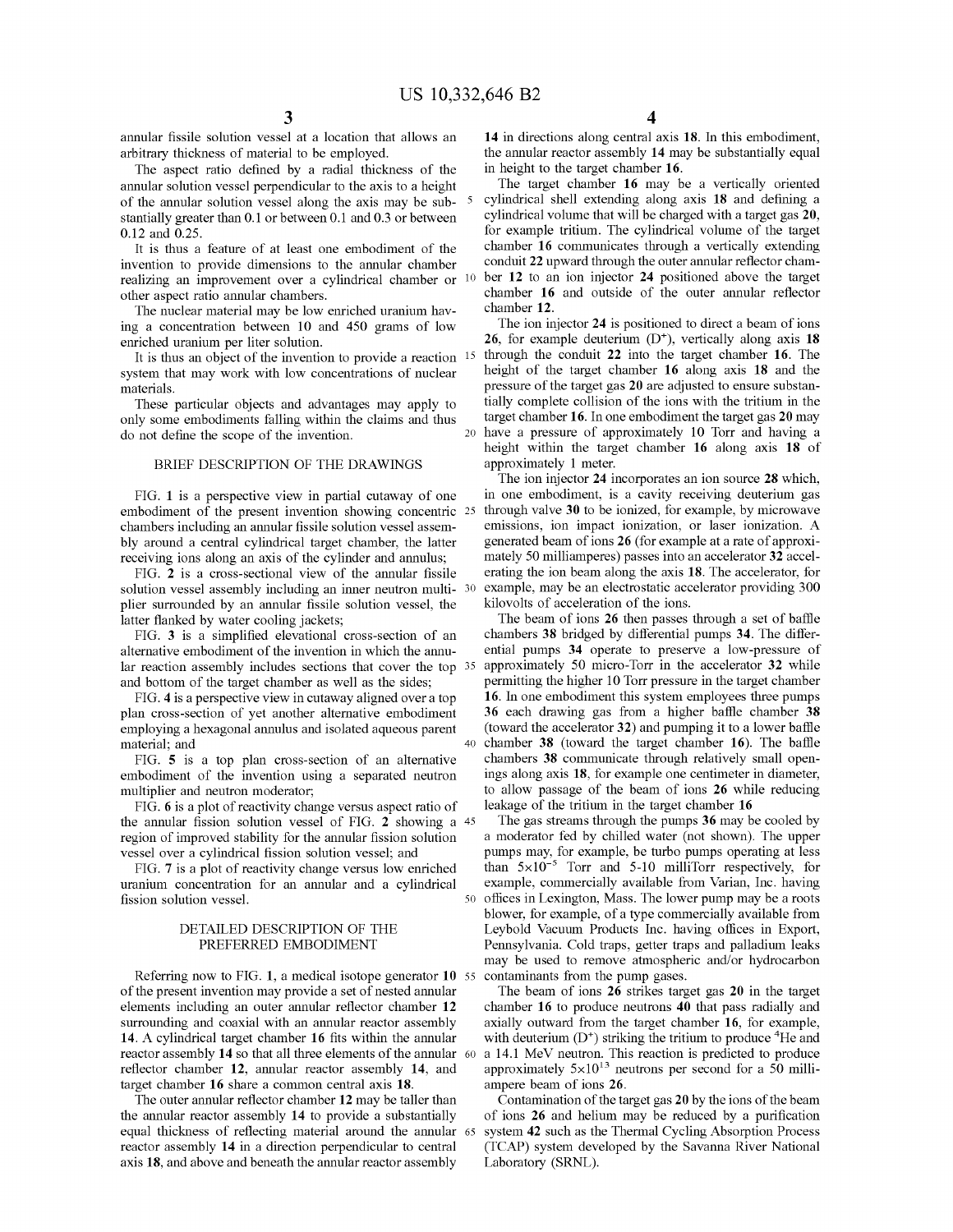In an alternate embodiment, the ions may be replaced by electrons and the target chamber may contain a bremsstrahlung converter and photonuclear material such as uranium from which neutrons are produced.

Referring now to FIG. **2,** the beam of neutrons **40** from the 5 target chamber **16** may pass into the annular reactor assembly **14.** The annular reactor assembly **14** includes an initial one-centimeter thick (in a radial direction) annular water jacket **44** receiving circulated chilled light water provided through one or more conduits **51** from an external water 10 chiller, recycler. The annular water jacket **44** is followed by a coaxial annular neutron multiplier/moderator **46,** the latter being in one embodiment an aluminum-clad beryllium metal that multiplies fast neutrons passing outward from the target chamber **16** and moderates fast neutrons traveling inward 15 from the annular fissile solution vessel **50** (to be described) by "cooling" those neutrons, a process that reduces their speed in exchange for an increasing of the temperature of the neutron multiplier/moderator **46.** The excess heat of the neutron multiplier/moderator **46** is removed by water jackets 20 **48** and **44** which allow control the temperature of the neutron multiplier/moderator **46** to ensure the escape of sufficient neutrons from the target chamber **16** while moderating neutrons received from the annular fissile solution vessel **50.** Alternatively, the neutron multiplier/moderator **46** 25 may be constructed of depleted uranium or other similar material. The neutron multiplier/moderator **46** may provide 1.5-3.0 multiplication factor such as may be adjusted by adjusting its thickness.

Neutrons emerging from the neutron multiplier/moderator 30 **46** pass through a second annular chilled water jacket **48**  similar to water jacket **44** and then into annular fissile solution vessel **50,** the latter having walls comprised, in one embodiment, of zircaloy-4. The annular fissile solution vessel **50** includes a solution **52** of a parent material such as 35 Uranyl Nitrate or Uranyl Sulfate in a light water solution. The solution **52** contains nominally 19.75 percent 235U and thus is low enriched uranium (LEU).

Production of the desired  $99$ Mo isotope occurs by fission of 235U in the solution **52** which also produces additional 40 neutrons.

Solution **52** may be extracted from the annular fissile solution vessel **50** via one or more conduits **54** where the desired isotopes may be chemically extracted from the fissile solution. These isotopes may be purified via the LEU- 45 modified Cintichem process to provide a source of the desired medical isotopes, particularly <sup>99</sup>Mo. The fissile solution may be cleaned using the UREX process to extend the useable lifetime of the solution. Access conduits **54** also allow control of the height of the solution **52** for control of 50 the reaction as well as initial filling, subsequent drainage, and flushing of the annular fissile solution vessel **50.** The access conduits **54** also allow introduction and removal of nitrogen for space filling and for feed makeup for water, fissile solution, and pH control (when using uranyl nitrate).

Concentrically surrounding the annular fissile solution vessel **50** is another water jacket **56** similar to water jackets **48** and **44** having chilled light water circulating therein.

Outside of the annular reactor assembly **14** is the annular the effect of voids. reflector chamber **12,** for example being an aluminum 60 walled chamber filled with a reflector material **60** which in one embodiment may be heavy water having a volume, for example, of 1000 liters. The reflector material **60** increases the generation efficiency by reflecting neutrons back into the annular fissile solution vessel **50** and therefore may also permit reaction control by draining the annular reflector chamber **12** and thus reducing the neutron reflection into the

**6** 

annular fissile solution vessel **50.** Control of the reaction rate may also be had by changing the height of solution **52** in the annular fissile solution vessel **50.** 

Referring now to FIGS. **2** and **6,** during operation, thermal energy generated by the fission reactions causes solution **52**  to rise in temperature, for example, from 20 degree Celsius to 60 degrees Celsius and can promote the generation of voids formed by radiolysis of hydrogen or oxygen or from other gases such as ammonia and  $NO<sub>r</sub>$  (in the case of use of uranyl nitrate) as well as krypton and xenon produced by fission. Generally, these gases are diluted by nitrogen fill and drawn off for processing.

The increase in temperature and the formation of voids can significantly reduce the neutron multiplication factor  $k_{\text{eff}}$ in the chamber **50.** This effect, however, is reduced by the annular form of the annular fissile solution vessel **50** as compared to cylindrical chamber of similar volume.

As shown generally in FIG. **6,** a calculated reactivity curve **70** as a function of aspect ratio for the annular chamber **50** shows a lower magnitude reactivity change (values closer to zero in the chart) for the annular volume **50**  then a comparable reactivity curve **72** for a cylindrical volume at aspect ratios above approximately 0.11. Lower magnitude of reactivity change equates to a desirable improved stability of the reaction system.

The aspect ratio is the radial thickness of the volume **50**  divided by the height of the volume **50.** Reactivity change is change in neutron multiplication factor k (i.e.,  $\Delta k$ ) divided by k. Generally it will be therefore desirable that the volume **50** have an aspect ratio of between 0.1 and 0.3 and alternatively between 0.12 and 0.25 or substantially greater than 0.15.

Referring now to FIG. **7,** a calculated reactivity curve as a function of concentration of low enriched uranium shows an improved stability within the range of 102-450 grams of low enriched uranium per liter of solution when compared to a cylindrical chamber, finding acceptable operating concentration within this range. It is believed that this data can be extrapolated to indicate an acceptable operating range from 10-450 grams of low enriched uranium per liter of solution.

Referring now to FIG. **3,** the top and bottom of the target chamber **16** also may be surrounded by the neutron multiplier/moderator **46** and portions of the annular chamber **50**  for improved efficiency in capturing neutrons **40.** It will thereby be understood that the term annular should be understood to include an annulus having an upper and lower solid base.

Referring now to FIG. **4,** it will further be appreciated that the annular chamber **50** need not be a cylindrical annulus but may take on other annular shapes such as a polygonal annulus **80** having an inner and outer periphery providing a polygonal cross-sectional such as a hexagon. Further, the solution **52** within the annular fissile solution vessel **50** need not be homogenously distributed, but may be, for example, 55 contained within separate reactant columns **84,** for example, passing in a serpentine path through the water bath of the annular fissile solution vessel **50.** Such reactants colunms can further provide reduced thermal resistance and moderate

Referring now to FIG. **5,** the neutron multiplier/moderator **46** of FIG. **2** may desirably be split into two components, the first being primarily a neutron moderator **92,** for example, constructed of beryllium or the like as described above, and positioned coaxially inside the water jacket **48** and coaxially 65 outside the water jacket **44** both previously described. In this embodiment, a separate neutron multiplier **90** may be positioned coaxially within the water jacket **44,** constructed, for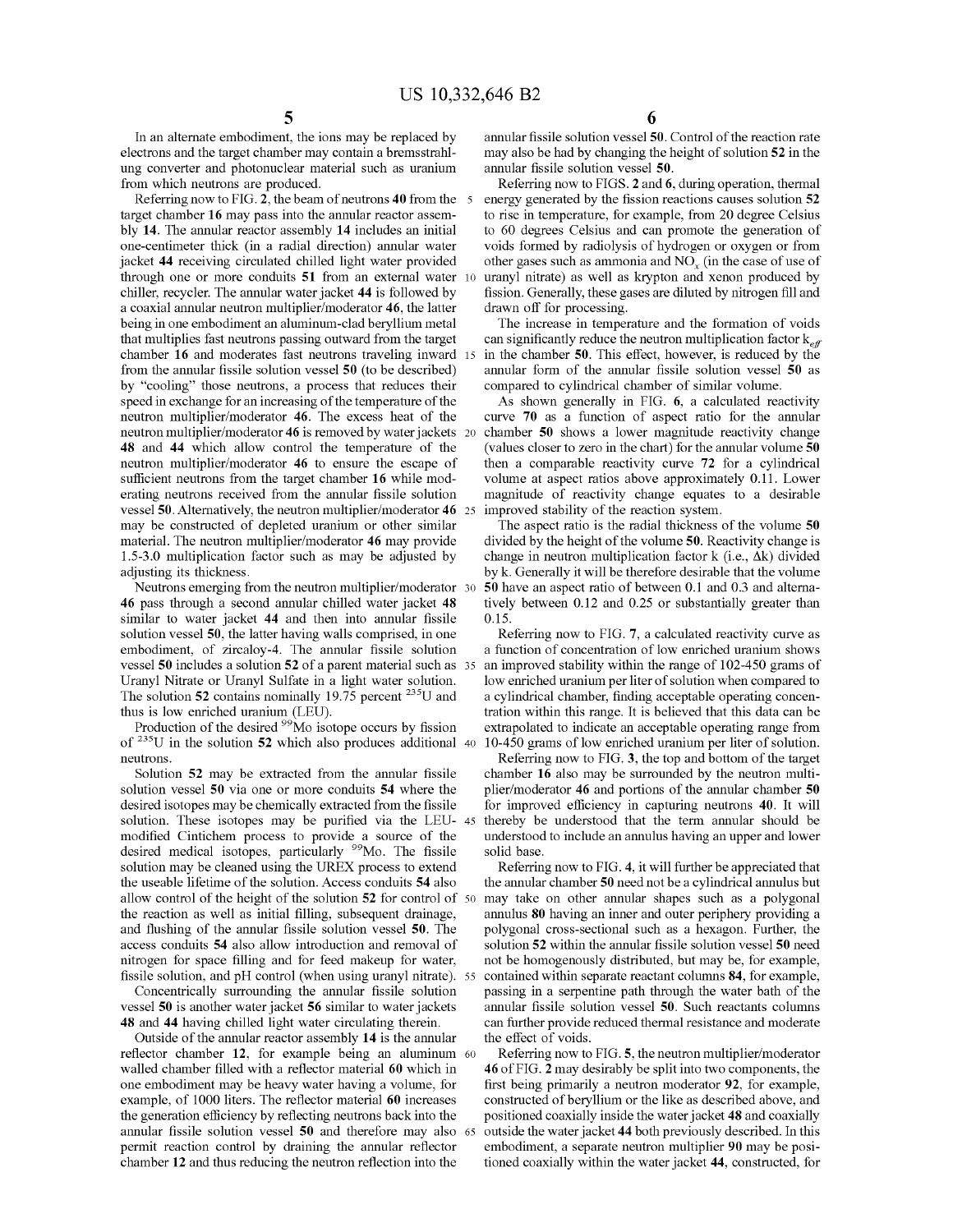example, of and cooled both by its contact with water jacket **44** coaxially surrounding the neutron multiplier **90** and a water jacket **94** coaxially within the neutron multiplier **90**  and surrounding the target chamber **16.** The separation of functions allows independent temperature control of the <sup>5</sup> neutron moderator **92** and the neutron multiplier **90** as well as constructing these components of different materials (if desired) and tailoring their thicknesses to the particular roles they play.

The temperature of the water jacket 44 and 94 may be monitored by temperature probes **96 and 98** and provided to a feedback control system **100** controlling intake valves **102**  and **104** for the water jackets **44** and **94** respectively ( outlet valves not shown). The valves 102 and 104 may control the <sub>15</sub> circulation of chilled water within the water jackets **44** and **94** thereby controlling the temperature of the neutron moderator **92** and its effect in moderating the nuclear reaction. The feedback controller **100** may control the temperature of the water jackets 44 and 94 to a predetermined value or to <sub>20</sub> a dynamic value based on a monitoring of the general reaction rate by other means. In addition the feedback controller **100** may manage other control variables such as control of height of the solution **52** to moderate the reaction rate. 25

Generally, the medical isotope generator **10** will be further shielded with concrete and water according to standard practices. Other isotopes such as  $^{131}$ I,  $^{133}$ Xe, and  $^{111}$ In may also be produced by a similar structure.

Certain terminology is used herein for purposes of refer- <sup>30</sup> ence only, and thus is not intended to be limiting. For example, terms such as "upper", "lower", "above", and<br>annular solution vessel contains low enriched uranium. "below" refer to directions in the drawings to which reference is made. Terms such as "front", "back", "rear", "bottom" and "side", describe the orientation of portions of the component within a consistent but arbitrary frame of reference which is made clear by reference to the text and the associated drawings describing the component under discussion. Such terminology may include the words specifically mentioned above, derivatives thereof, and words of similar import. Similarly, the terms "first", "second" and other such numerical terms referring to structures do not imply a sequence or order unless clearly indicated by the context.

When introducing elements or features of the present disclosure and the exemplary embodiments, the articles "a", "an", "the" and "said" are intended to mean that there are one or more of such elements or features. The terms "comprising", "including" and "having" are intended to be inclu- 50 sive and mean that there may be additional elements or features other than those specifically noted. It is further to be understood that the method steps, processes, and operations described herein are not to be construed as necessarily requiring their performance in the particular order discussed 55 cooling fluid delivered to the first and second annular jackets or illustrated, unless specifically identified as an order of performance. It is also to be understood that additional or alternative steps may be employed.

It is specifically intended that the present invention not be limited to the embodiments and illustrations contained 60 herein and the claims should be understood to include modified forms of those embodiments including portions of the embodiments and combinations of elements of different embodiments as come within the scope of the following claims. All of the publications described herein, including patents and non-patent publications, are hereby incorporated herein by reference in their entireties.

What we claim is:

**1.** A nuclear reaction system comprising:

an annular solution vessel having an inner wall defining an inner circumference and an opposed outer wall defining an outer circumference, the inner wall and outer wall defining a first volume therebetween and a second volume within the inner wall, both walls extending along a shared central axis;

an aqueous fissile solution within the first volume;

- a first annular cooling jacket containing cooling fluid in thermal communication with the aqueous fissile solution through an inner intermediate wall, the first annular cooling jacket defined by the inner wall of the annular solution vessel and the inner intermediate wall;
- a second annular cooling jacket containing cooling fluid in thermal communication with the aqueous fissile solution through an outer intermediate wall, the second annular cooling jacket defined by the outer wall of the annular solution vessel and the outer intermediate wall;
- a particle emitter positioned within the second volume and configured to emit neutrons passing radially outward from the volume through the first annular cooling jacket to the aqueous fissile solution; and
- a neutron multiplier disposed within the first annular cooling jacket between the inner wall of the annular solution vessel and the inner intermediate wall and configured to absorb the neutrons from the particle emitter and provide more neutrons than it absorbs to the aqueous fissile solution, wherein the neutron multiplier material is selected from the group consisting of beryllium and depleted uranium and natural uranium.

**2.** The nuclear reaction system of claim **1** wherein the

**3.** The nuclear reaction system of claim **2** wherein the 35 annular solution vessel contains a mixture of water and at least one of uranyl nitrate, uranyl sulfate, uranyl fluoride or uranyl phosphate.

**4.** The nuclear reaction system of claim **1** further including a particle source positioned to direct charged particles into the particle emitter proximate to the annular solution vessel for generation of neutrons from the particle emitter to be received in the annular solution vessel.

**5.** The nuclear reaction system of claim **1** wherein the neutron multiplier material provides for a neutron multipli-45 cation of substantially 1.5-3.0.

**6.** The nuclear reaction system of claim **5** further including a neutron moderator material positioned between the inner wall of the annular solution vessel and the inner intermediate wall in coaxial separation from the neutron multiplier.

**7.** The nuclear reaction system of claim **1** further including a reflecting material concentrically outside of the annular solution vessel.

**8.** The nuclear reaction system of claim **1** wherein the is chilled water.

**9.** The nuclear reaction system of claim **1** wherein the particle emitter is a target material receiving a charged particle from a particle source.

**10.** The nuclear reaction system of claim **1** further comprising a feedback control system comprising temperature probes in thermal communication with at least one of the water jackets and a valve in fluid communication with the aqueous fissile solution, the feedback control system configured to actuate the valve and adjust a level of the aqueous fissile solution within the first volume based on a temperature sensed by the temperature probes.

**8**